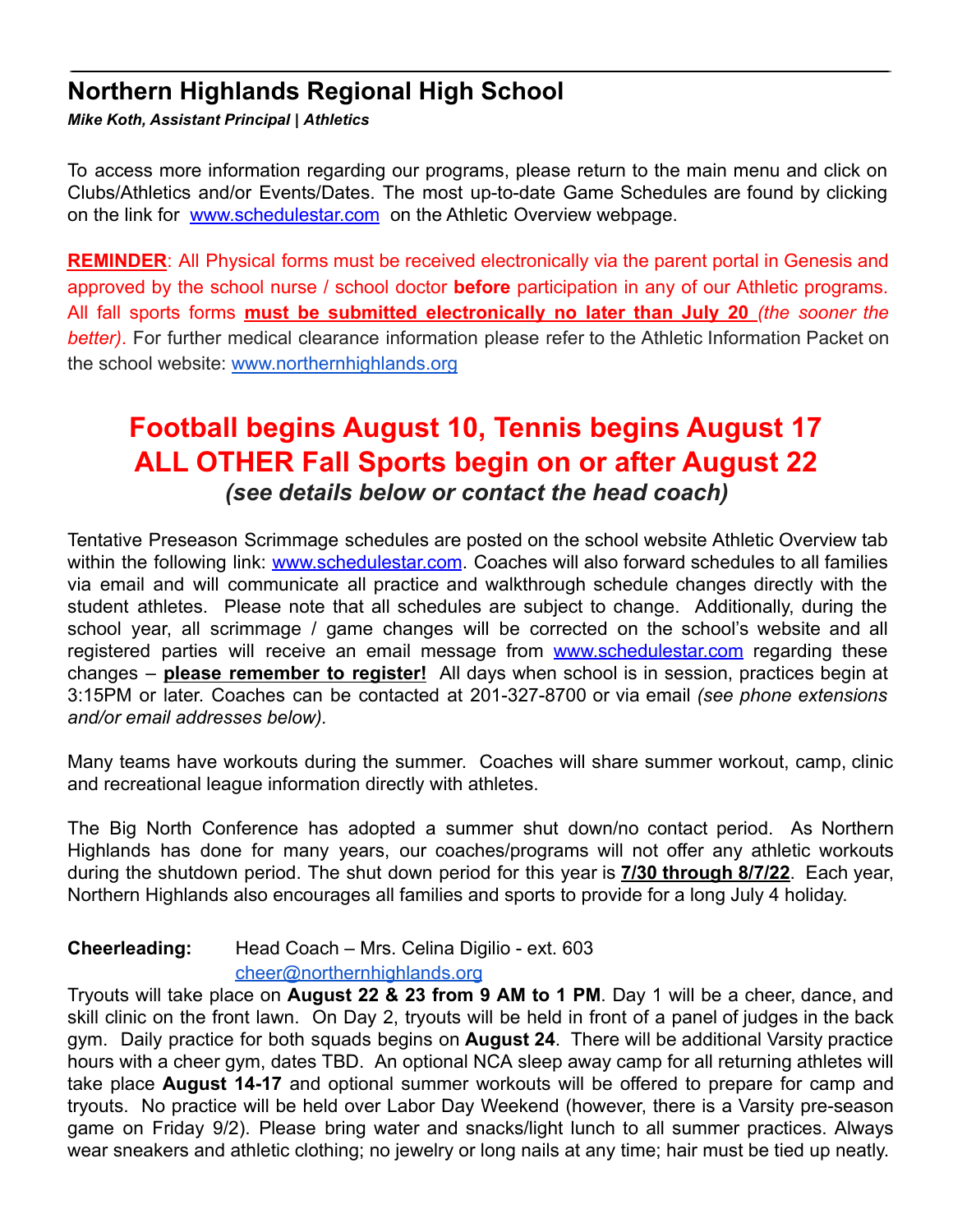## **Cross-Country:** Head Coach - Mr. Joel DeStaso – ext. 643 [destasoj@northernhighlands.org](mailto:destasoj@northernhighlands.org)

There are no tryouts for Cross Country – Student athletes will meet at the track at **9AM on August 22**. Most August practices will begin at 9AM. Please bring water and/or Gatorade. Returning Runners should be prepared to run 5 or more miles and newcomers 2 miles. Note: Students will have Sunday and Monday of Labor Day weekend off.

#### **Field Hockey:** Head Coach – Ms. Jordan Paton [fieldhockey@northernhighlands.org](mailto:fieldhockey@northernhighlands.org)

Student athletes will begin Field Hockey preseason tryouts on **August 22.** Tryout times will be released at a later date. Preseason tryouts will run from **August 22-24**. Team selections for the Varsity, Junior Varsity, and Freshman team levels will be determined on **August 24.** Preseason practices will start on **August 25**, practice times will vary for each team and determined by each respective coach**.** Please bring a filled water jug and/or gatorade and be prepared to run daily (approximately 3 miles, including sprints and long distance). Field hockey sticks, mouthguards, shin guards, sneakers, and cleats (optional) are required for each tryout/practice session. Field hockey sticks are available to be borrowed. Preseason concludes and the official season begins on **September 8. I**f your athlete is an incoming ninth grader, click [here](https://docs.google.com/spreadsheets/d/1yspUgdeploKD2mTLc5xQyDLuDLXvKNb8qQiQ6oSS31w/edit?usp=sharing) to be added to the NHFH mailing list for further information about the 2022 season.

#### **Football:** Head Coach – Mr. David Cord football@northernhighlands.org

Student athletes will meet in the locker room at **7AM on August 10**. **Equipment distribution will take place prior to the blackout period.** During the pre-season, the football program will have some double practice sessions and will also have walkthrough sessions daily. Coaches will communicate the specific schedules and corresponding dates. Please bring water and/or Gatorade. Lunch most likely will be provided on days that there are double sessions. The Football program will workout during the summer; this will include film review, walk-throughs, workouts and weight training. Labor Day weekend schedule: Saturday 7AM - 10AM, Sunday off & Monday 5PM - 8PM. 9th Graders are off Sunday & Monday of Labor Day weekend.

## **Boys Soccer**: Head Coach - Thomas Orbacz

[boyssoccer@northernhighlands.org](mailto:boyssoccer@northernhighlands.org) All upperclassmen wishing to try out will meet at the track at **6AM on Monday, August 22** ready to go for the fitness test. Report back to the turf at 5:30pm for actual tryouts. Tryouts will last for 3 days with the JV and Varsity teams being selected after our 3rd day of tryouts on Wednesday, August 24th. All freshmen wishing to try out please meet at the turf field at **5:30PM on Monday, August 22** ready to go. Freshman tryouts will last for 3 days. The freshman team will be selected after our final freshman tryout on Wednesday, August 24th. Please bring water/Gatorade, snacks and a positive attitude *(bring sneakers for running at each tryout day).* The varsity boys soccer fitness requirements require a student athlete to be able to run two-miles in 12 minutes, 3 timed 300yard sprints in 58 seconds or less, and must be able to complete 100 push ups and 200 sit ups (not consecutively or timed, just need to be completed). Labor Day weekend Varsity schedule: Friday: normal practice schedule, Saturday: morning practice, Sunday: OFF, Monday: OFF Tryouts and practices will include some double and triple sessions through the week, as well as daily walkthroughs, classroom and film sessions all the way through to the first day of school.